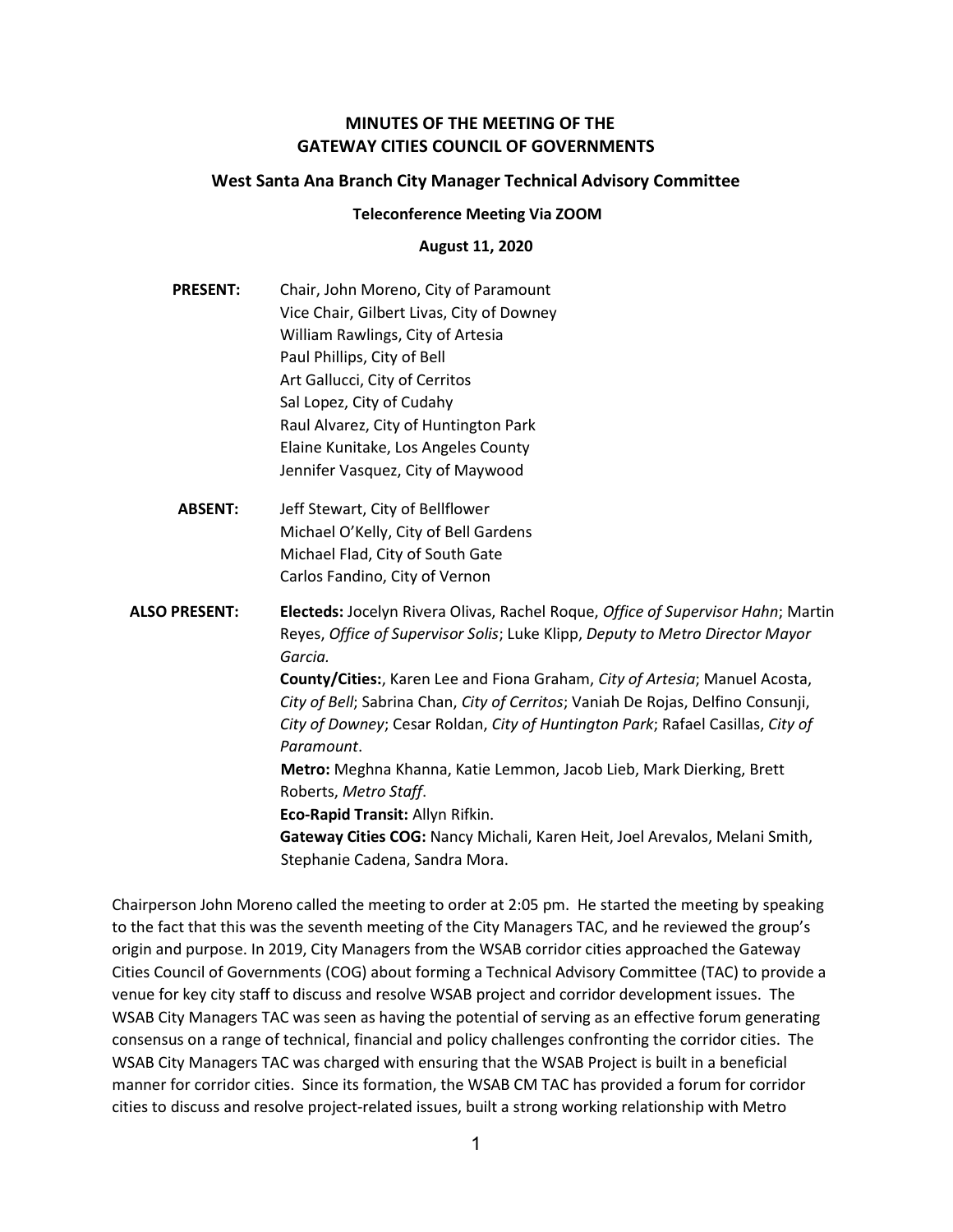planning and construction staff, and provided technical expertise to successfully address project issues. The CM TAC has accomplished a lot in its first seven months and is ready to accomplish more in the months and years to come!

Chair Moreno asked for approval of the minutes for the July 14 WSAB City Manager TAC meeting. Vice Chair Livas, City of Downey, moved to approve, and Paul Philips, City of Bell, seconded the motion. Chair Moreno then introduced Meghna Khanna, Metro WSAB Project Manager.

# Discussion of First/Last Mile Guidelines

Ms. Khanna introduced the discussion of First and Last Mile (FLM) Guidelines by providing a definition – First/Last Mile station area improvements are focused on making station and station area access easier within an  $\frac{1}{2}$ -mile radius of each planned station. She showed where FLM planning efforts will fit within the overall WSAB Project Schedule – following the Metro Board decision on the Locally Preferred Alternative (LPA) which is anticipated to occur in Mid-2021.

Ms. Khanna introduced Katie Lemmon, LA Metro Senior Manager and Jacob Lieb, LA Metro Senior Director of First/Last Mile Planning. Ms. Lemmon started the presentation by providing an overview of each of the presentation's five sections, which are listed below as the discussion titles.

## WSAB TOD SIP Context

Ms. Lemmon started by saying the timing of the FLM planning process is tied to the overall project schedule and reiterated that the planning effort will be initiated after the Metro Board makes the LPA decision. The WSAB Transit Oriented Development Strategic Implementation Plan (TOD SIP), completed by Metro in coordination with the WSAB Corridor cities, will provide the foundation for FLM planning efforts. FLM planning will build on the TOD SIP technical work and the identified "Mobility, Access, & Connectivity" strategies.

# What is First/Last Mile Planning

By definition, FLM seeks to improve the experience of current, former, and future transit riders using the Metro system by providing walking and biking infrastructure and other mobility support services identified through a community-based process. The "First Mile" represents a transit rider's travel from their "origin" (typically their home) to the Metro station/system and the "Last Mile" represents the transit rider's travel to their "destination" (work, school, other). FLM planning focuses on the customer experience by providing safe, comfortable and intuitive access for transit riders from their origin to the Metro system and from the system to their destination.

FLM planning and identified improvements have five key objectives focusing on expanding the reach of transit, while supporting and encouraging Transit Oriented Communities. FLM projects also improve the safety of transit users and the rider experience, and provide community cohesiveness with Metro's new transit projects with planning beyond the station footprint. FLM benefits range from reduced emissions to community economic benefits.

### FLM Planning Steps

There are five major steps in the FLM planning process, and the first two were completed as part of the TOD SIP process: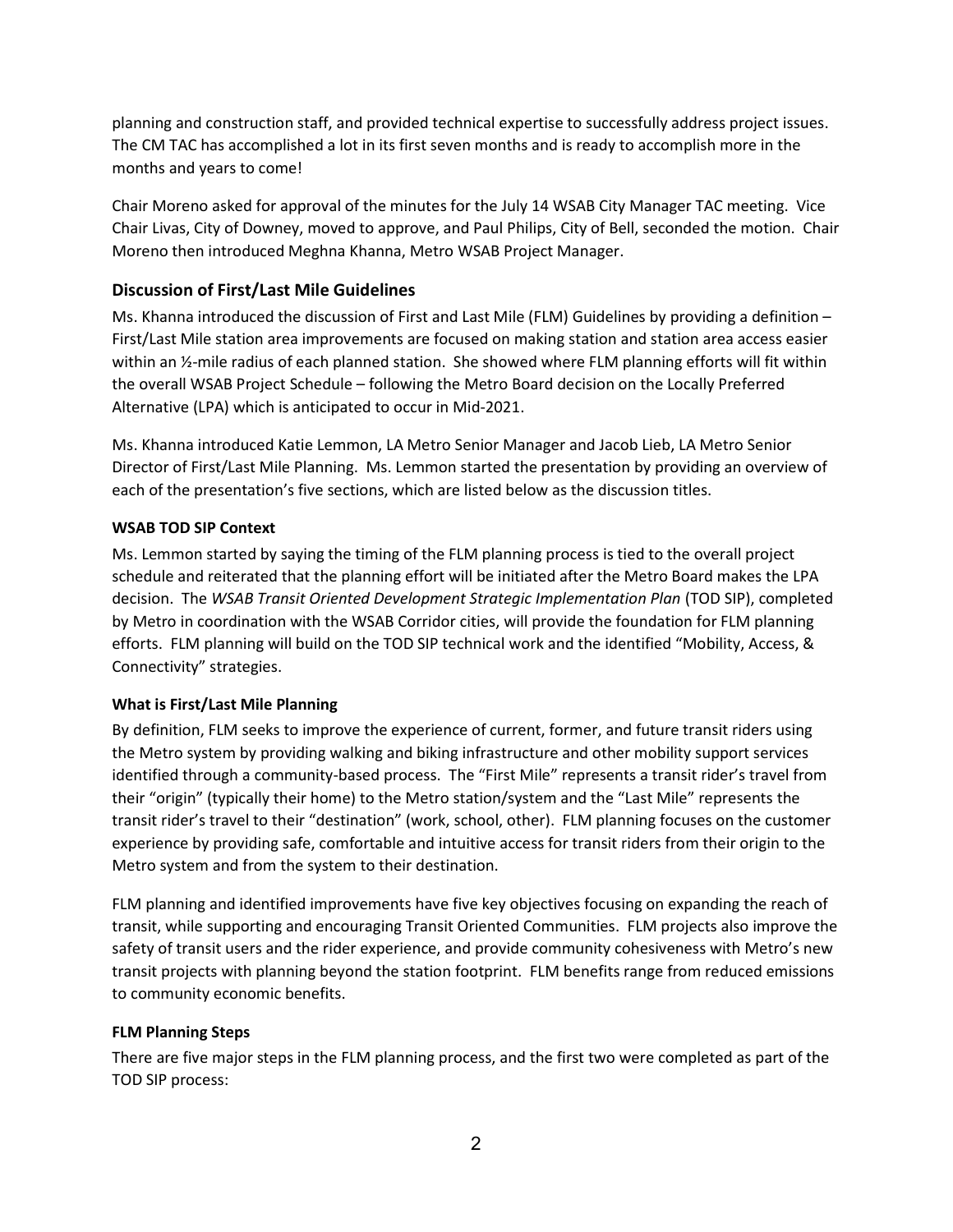- 1. Site Area Definition Using each planned WSAB station location, analytical areas were defined using a  $\frac{1}{2}$ -mile radius for station walk access and a three-mile radius for bicycle access. In some analytical efforts, the ½-mile radius diagram is overlaid by a "square" to support network analysis, and to represent how people walk and bicycle on each city's rectangular street system – and walking and biking distances may be slightly shorter due to the street system grid.
- 2. Analyze Existing Conditions As part of the TOD SIP, existing conditions were identified, mapped and analyzed both quantitatively and qualitatively. The eight existing condition analytical categories included: pedestrian shed, bicycle connections, transit connections, points of interest (destinations), collision data (vehicle vs. pedestrians and bicycles), access volumes (street traffic volumes), high speed roads, and land use. Two of these categories – the walk and bike shed information – will provide the foundation for FLM planning efforts. In addition, the TOD SIP efforts documented and analyzed existing station area conditions to form five key maps of information: land use, zoning, neighborhood fabric, transit network, and walkability.

At the start of FLM planning efforts, TOD SIP existing conditions work will be revisited for each station area to ensure that the most up-to-date information is being used. The following three FLM planning steps will be the focus of efforts to be initiated after the LPA decision anticipated to be in Mid-2021.

## 3. Draft Pathway Network

 Efforts to identify a draft pathway network for each station area will begin with a "walk audit." This effort will involve identifying "on the ground" conditions using local knowledge by seeking the involvement of and input from city staff and local residents. Metro staff/consultants will use a webbased app to log conditions as staff and residents walk the station area. Photographs will be taken and used to document walk audit efforts and findings. Ms. Lemmon presented the walk audit photographs completed for Gold Line 2B and City of Los Angeles/Purple Line Sections 2 and 3 and East San Fernando Valley BRT Line and City of Inglewood/Crenshaw-LAX Line.

Chair Moreno asked when these walk audit efforts would be done? Ms. Khanna responded that they are the first step in the FLM planning process and are anticipated to be completed in the Fall of 2020.

Walk audits will focus on identifying FLM barriers falling in five groups –

- Crossings & Connections, such as low-visibility crossings, unsignalized crossings, short crossing times, long blocks without crossings and broken sidewalks.
- Signage & Wayfinding, including limited wayfinding information to/from the station and to other transit and access options.
- **Safety & Comfort**, such as lack of lighting, shade, street furniture, maintenance, uncomfortable bus stops and limited public art.
- Allocation of Street Space, such as streets with high vehicular speeds, narrow sidewalks and limited bicycle facilities (lanes).
- **Miscellaneous Barriers**, including limited parking, few multi-modal options, unclear transit arrival/departure information and other site-specific barriers

Ms. Lemmon presented examples of walk audits completed for other Metro projects using photographs to highlight identified FLM barriers.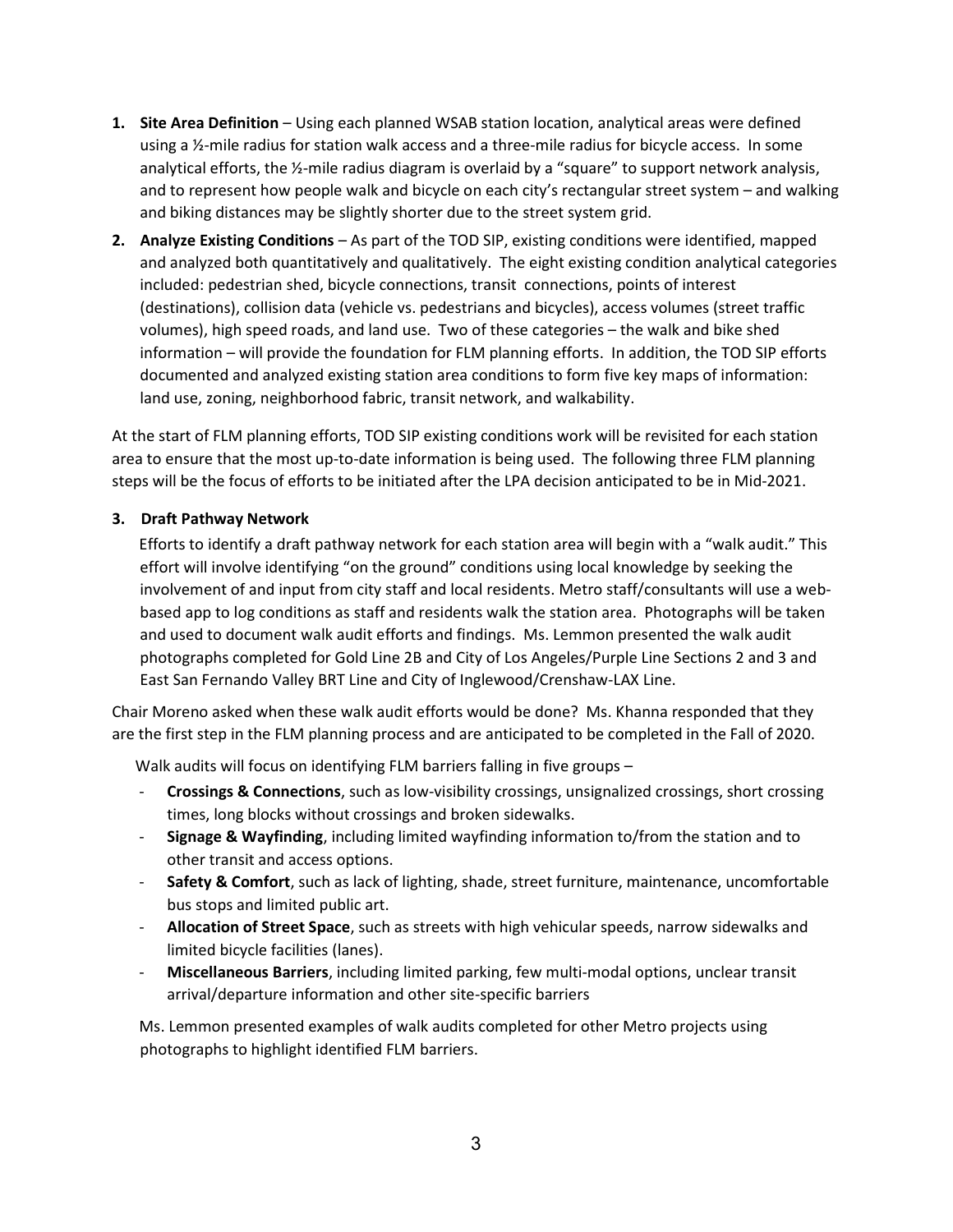The same walk audits will be used to identify existing FLM strengths, including those strengths that need enhancing and/or connecting with other physical environment strengths. This effort will help frame viable solutions and strategies. The identified strengthens fall into five groups similar to those used to assess barriers –

- Crossings & Connections, including enhanced and new crosswalks, mid-block crosswalks, raised crossings, cut-throughs, curb extensions and all-way crossings.
- Signage & Wayfinding, such as signage & maps, time-to-station signage and real-time (transit arrival) information signs.
- Safety & Comfort, including provision of street furniture, landscaping and shade, lighting, sidewalk paving, traffic calming, enhanced bus waiting areas and freeway underpass enhancements.
- Allocation of Street Space, such as sidewalk widening, enhanced bike facilities, reduced vehicular lane width and signal modifications.
- Plug-in Components, such as kiss and ride, van pool, NEVs, bike parking, bike station, bike share and car share facilities.

Ms. Lemmon presented examples of resulting walk audits using photographs highlighting identified FLM strengths and project ideas. Walk audit input will result in mapping of draft pathway networks showing the following for each station area:

- Station area access barriers and strengths;
- Existing and possible pathways linking the future station to major station area destinations; and
- Recommended First/Last Mile improvements for each station area.

## 4. Community Engagement

As part of the FLM planning process, Metro will seek community input to allow residents to share their first-hand knowledge of the future station area and assist in the refining of identified improvements. There be an emphasis on equity in developing the outreach plan and the station area improvements. In the past, Metro has had success in working with community-based organizations, and city input on how to best provide outreach for each community will be sought. Metro has used popup-style events near future stations, such as bike rodeos, community workshops and existing community events to secure a wide range of input. Scheduling of this type of outreach will be dependent on existing COVID-19 restrictions.

### 5. Final Pathway Networks and Project Ideas

 Ms. Lemmon shared examples of previous FLM work products documenting pathway networks and project ideas. Typically final work products include:

- Final Pathway Network and Project Ideas for each station area documented with maps and photographs and sketches.
- **Project Lists** conveying more detailed improvement information, such as the project description, station area location, project linear or square footage, type of material, etc.
- Rough Order of Magnitude (ROM) Cost Estimates reflecting the conceptual level of design and recent costs for similar projects identified by Metro, LA County and cities. This effort supports identification of anticipated costs per station area and funding requirements.

# FLM Guidelines

Metro staff is updating the First/Last Mile Guidelines in order to –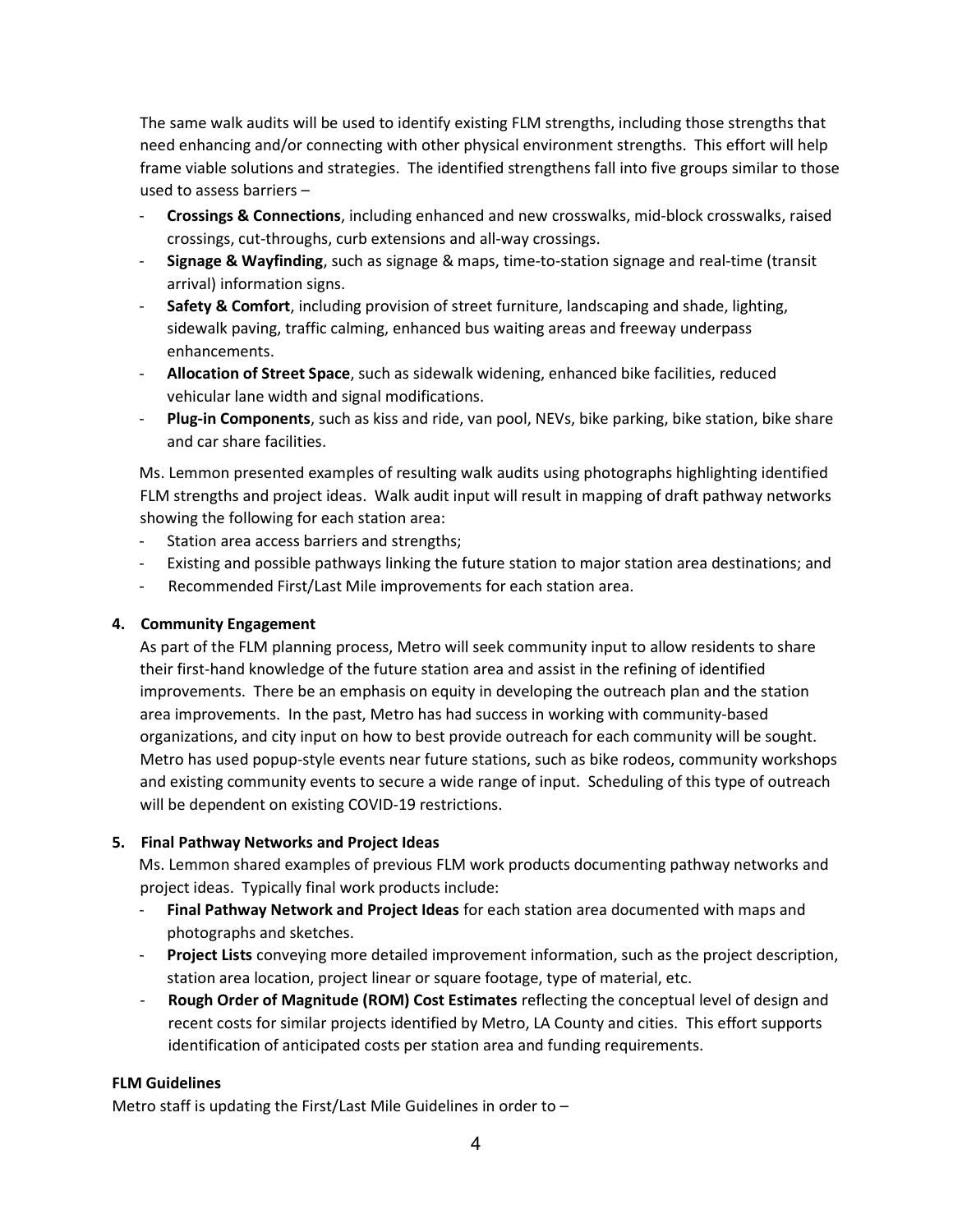- Formalize and standardize the FLM process.
- Delineate roles and responsibilities between local jurisdictions and Metro for project delivery.
- Outline funding options.

Draft FLM guidelines will be available for public review in the Fall of 2020 with Metro Board action anticipated in Late 2020. Input on the FLM guidelines has been provided by a Gateway Cities Stakeholder working group and their input will be sought as the guidelines are finalized.

## TAC Discussion

Chair Moreno asked for CM TAC member comments. Hearing none, he asked several questions.

When in the FLM process are cost responsibilities identified, i.e., who pays for what? Ms. Khanna responded that cost estimates are developed during the FLM planning process and could be funded through the 3% Local Contribution. The September CM TAC meeting will provide more detailed information as part of the planned 3% Local Contribution presentation.

## Can you provide an example of the 3% Local Contribution cost?

Ms. Khanna replied that a city's local contribution will be based on 3% of: their percentage of the light rail project construction cost (trackage and station) within their city plus the cost estimate for the FLM improvements. This will be discussed further starting in September. Ms. Lemmon added that the exercise to prioritize projects located within each station area's walk will be part of FLM work effort, and the final 3% Local Contribution will reflect FLM projects being completed by a city using other funding sources. Other cities have used ATP and STIP funding. There are different ways that Metro and cities have worked together.

# Can you provide examples of past FLM improvements and who paid for which projects?

Ms. Lemmon replied that only the City of Inglewood (on the Crenshaw-LAX Line currently under construction) has proceeded this far in the FLM process. Metro staff worked with the City of Pomona on the Gold Line to ensure station area improvements fit with the FLM station area plan. Ms. Khanna added that there are no examples at this point to her knowledge; she can work with Ms. Lemmon to identify possible project examples.

### Is the FLM planning process a new program created for the WSAB project?

Ms. Lemmon responded that the FLM planning process was created in 2016 by the Metro Board. It has served as a starting part for capital projects identified related to Phases 2 and 3 of the Purple Line (subway) project. The FLM process was not followed prior to that. Ms. Khanna clarified that the FLM planning process was followed for the Purple Line, Crenshaw-LAX Line, East San Fernando Valley BRT Project and Gold Line Phase 2B. Ms. Lemmon stated that it was followed for the B Line (former Red Line subway) as well.

Rafael Casillas, City of Paramount, asked: currently he is seeking ATP funding for bicycle improvements, is there a way for the future FLM planning process requirement to provide support for his application? Ms. Lemmon replied that ATP Cycle 5 applications are due September 15, and Metro can provide grant writing assistance. The FLM has not been initiated/finalized so it cannot support his current grant application. He can add a reference in the grant application that his project will implement the WSAB TOD SIP Mobility Strategy recommendations.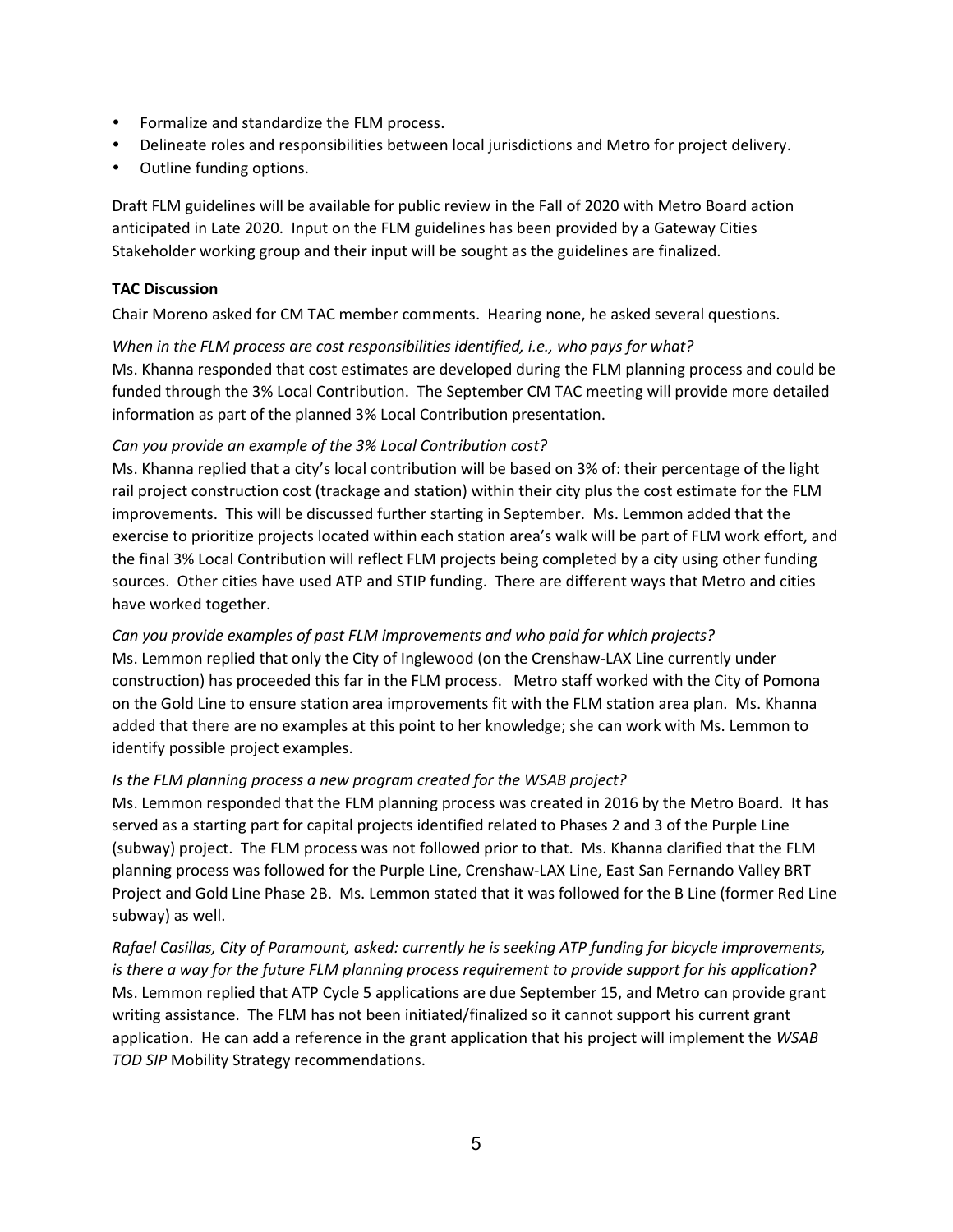Chair Moreno requested final questions and hearing none, turned the meeting over to Ms. Khanna to provide WSAB project updates.

# Project Updates/Discussion Items

Ms. Khanna provided a WSAB Project update by starting with a review of the project and study area information. The WSAB rail project is 19 miles in length and has 12 new stations and five new Park & Ride facilities. The WSAB study area is 98 square miles in size, and its population is projected to grow from the current 1.4 million residents to 1.6 million by 2042. Study area employment is forecasted to grow from 619,000 jobs today to 747,000 jobs in 2042. In addition to the significant population and employment numbers, study area population and employment densities are five times higher than that of Los Angeles County.

Four "Build" Alternatives have been identified and are being studied in the draft EIS/EIR document:

- Alternative 1: Los Angeles to Pioneer with two design options in the Los Angeles Union Station (LAUS) area –
	- **Design Option 1 (Alternative 1)** Northern terminus behind the Metropolitan Water District (MWD) Building on the east side of LAUS, not at the LAUS Forecourt (west side or front of LAUS).
	- **Design Option 2 (Alternative 1)** Adds the Little Tokyo Station.
- Alternative 2:  $7<sup>th</sup>/Metro Center to Pioneer$
- Alternative 3: Slauson/A Line (Blue) to Pioneer
- Alternative 4: I-105/C Line (Green) to Pioneer

Studying the project in these four segments allows the Metro Board flexibility in future decision-making depending on funding availability.

The WSAB Project Schedule currently remains as previously presented with the Draft EIS/R Release in Early 2021 and the Locally Preferred Alternative (LPA) selection by the Metro Board in Mid-2021. First and Last Mile Planning and the P3 Request for Qualifications (RFQ) will follow the LPA selection. In Late 2021, Metro will certify the EIR document and the Federal Transit Administration (FTA) will certify the EIS document with a Record of Decision (ROD). Metro staff is reassessing the project schedule given COVID impacts to third party partners on all projects. In many cases, while Metro staff has continued to move full speed ahead, there have been pandemic impacts to project partners.

Ms. Khanna spoke to the major challenge of coordinating future freight interface decisions with the Union Pacific Railroad (UPRR) and the Ports of Long Beach and Los Angeles along the 10 miles of shared rail corridor that are either freight-owned or have freight operating rights:

- Four miles Wilmington & La Habra rail branches owned by UPRR; and
- Six miles San Pedro Subdivision owned by the Ports with UPRR operating rights.

Securing the cooperation of the UPRR is critical to meeting the WSAB Project schedule and will have project cost implications. Metro staff has been speaking with UPRR staff on a regular basis, but coordination efforts have been challenging due to UPRR staff furloughs in response to the pandemic. A draft memorandum outlining all concept studies to date has been prepared and shared with UPRR.

Ms. Khanna provided an overview of the latest I-105/C Line Station design and operational concept. Two new stations will be built – one for the WSAB Line and a second added for the C Line in the median of the I-105 Freeway. There will be three bridges over the I-105 – an extension of Façade Avenue; a new